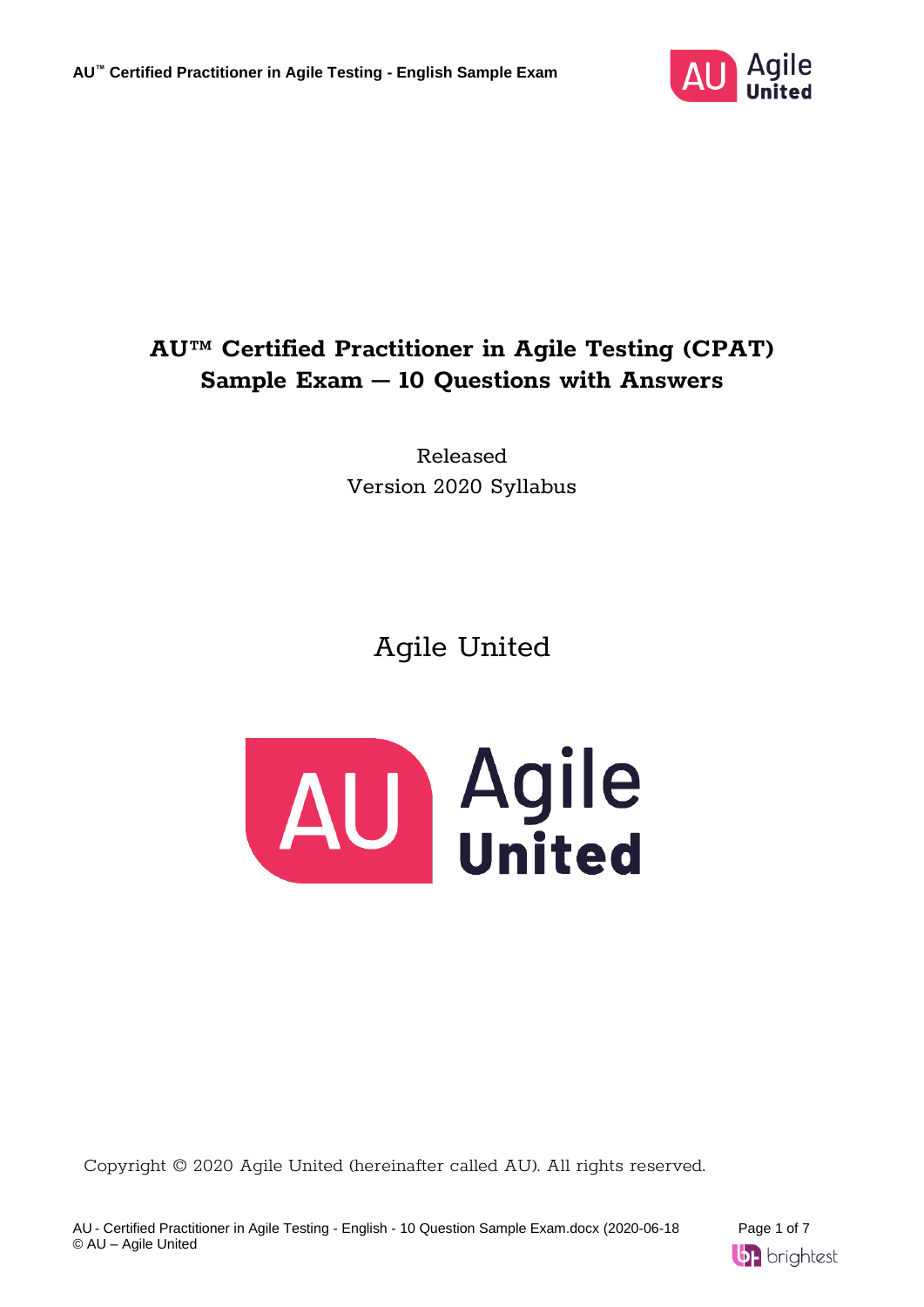

### Purpose of this document

This document contains 10 sample exam questions for AU Certified Practitioner in Agile Testing (CPAT) in the English language.

The sample questions, answer sets and associated justifications in this document have been created by a team of subject matter experts and experienced question writers with the aim of assisting people who are planning to take the AU Certified Practitioner in Agile Testing (CPAT) examination.

None of these questions are used in the official AU Certified Practitioner in Agile Testing (CPAT) examination, but they are written to the same level of difficulty as the official certification exam.

### Instructions

The question and answer sets are organized in the following way:

- Chapters
- Question including any scenario followed by the question stem
- Answer Set

### General Information on the sample exam paper:

- Number of Ouestions: 10
- Number of points: 1 per question
- Please only choose one answer per question

### List of Chapters

- Chapter 1 Introduction to Agile Testing
- Chapter 2 Start Testing A Case
- Chapter 3 Risks
- Chapter 4 User Stories
- Chapter 5 Test Strategy
- Chapter 5 Test Reporting

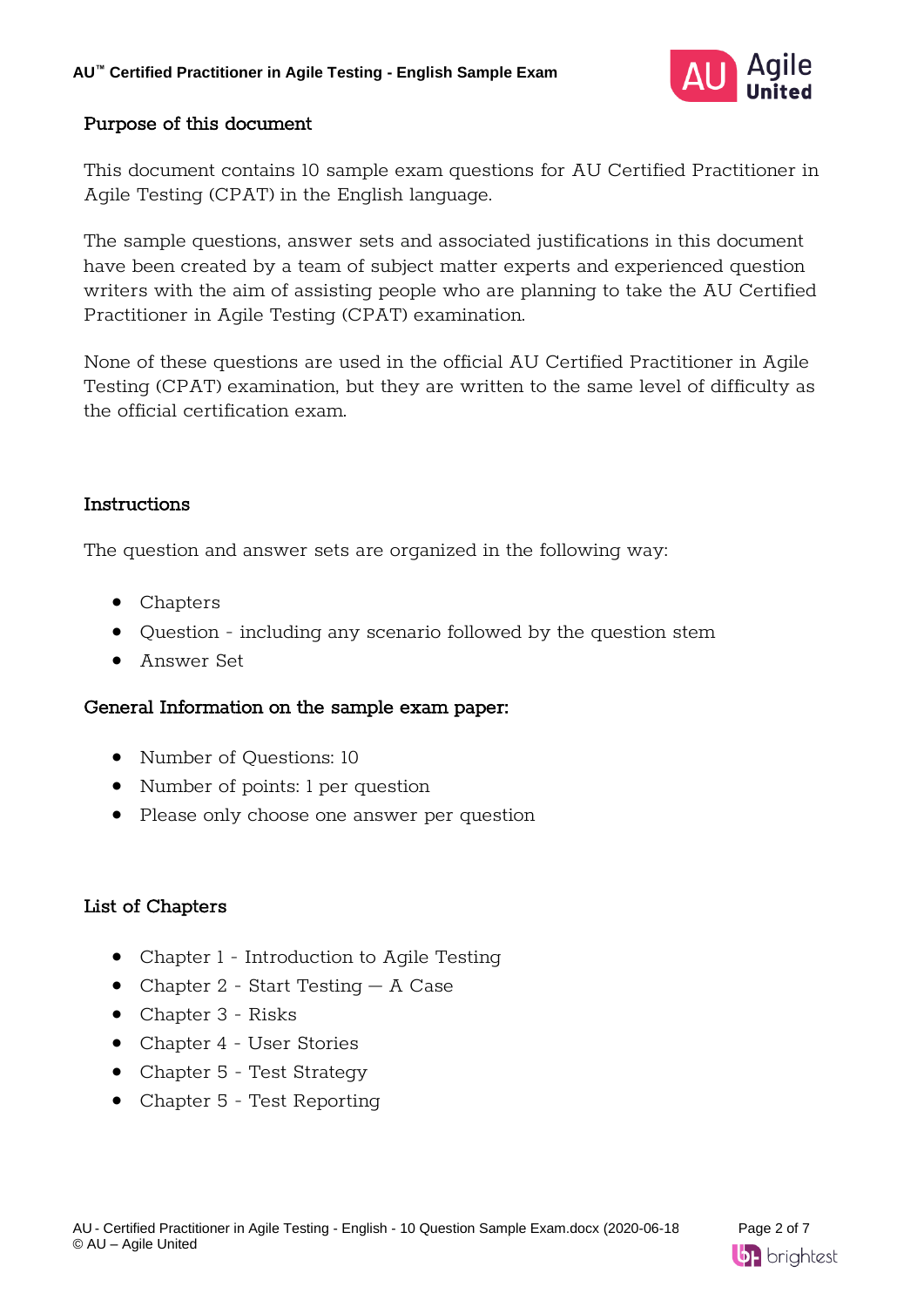

Among the following options, which **ONE** is a list of the 4 values Agile is based on?

- $\Box$  (a) Individuals and interactions over processes and tools. Working software over comprehensive documentation. Customer collaboration over contract negotiation. Responding to change over following a plan.
- $\Box$  (b) Individuals and interactions over processes and tools. Documentation followed by software. Contract negotiation over customer collaboration. Responding to change over changing the plan.
- $\Box$  (c) Team interactions over processes and tools. Documentation followed by software. Customer collaboration over contract negotiation. Self-organizing teams over sustainable development.
- $\Box$  (d) Team interactions over processes and tools. Software followed by documentation. Contract negotiation over customer collaboration. Self-organizing teams over sustainable development.

**Question 2** *(Correct answer is worth 1 point)*

Among the following options, which **ONE** describes what critical thinking in a "soundbite" is?

- □ (a) Verbal awareness.
- $\Box$  (b) Stating mistakes of others.
- □ (c) Democratic decisioning.
- □ (d) Comprehensive judging.

**Question 3** *(Correct answer is worth 1 point)*

In an agile context, what is the definition of feedback?

- $\Box$  (a) Giving one's opinion on others' behaviors.
- $\Box$  (b) (Re)acting on changeable behaviors or changeable products and processes.
- $\Box$  (c) Team members tell other team members how they feel.
- $\Box$  (d) Team members inform the others or state their opinions on a subject, such as a new product, and can tell the other team members whether it has been successful or appreciated.

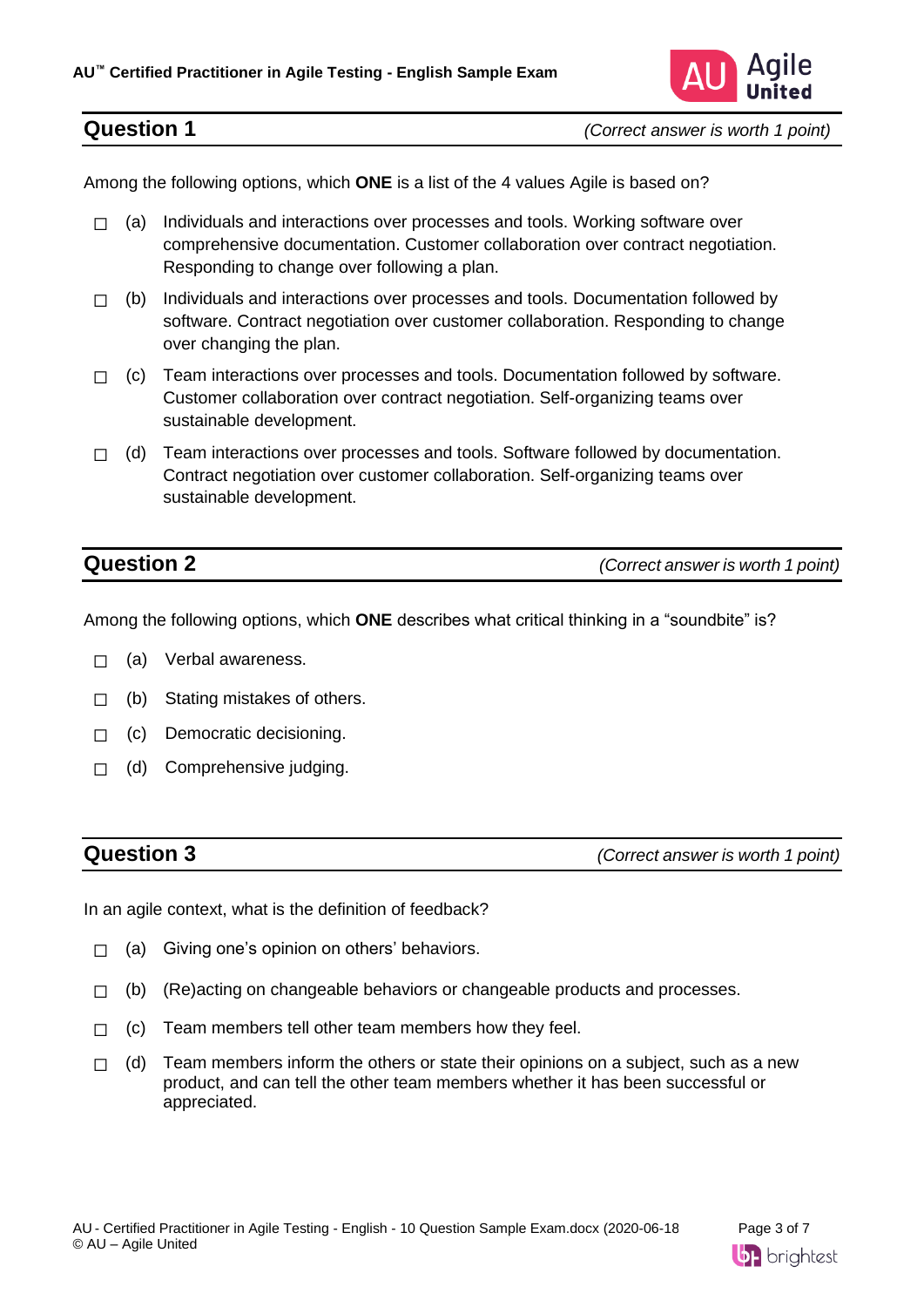

In an agile context, what is a product outline?

- $\Box$  (a) A product outline is a map of the tests to be executed.
- $\Box$  (b) A product outline is a map that helps understand the product.
- $\Box$  (c) A product outline describes the processes covered by the product.
- $\Box$  (d) A mnemonic.

**Question 5** *(Correct answer is worth 1 point)*

In an agile context, "inside out" refers to the fact that the tester starts with the knowledge available from people that are involved in the given project.

- $\Box$  (a) True, as inside out is based on the knowledge coming from inside.
- $\Box$  (b) True, however, inside out is mainly based on the risks that are determined by the business stakeholders, since inside out is based on people.
- $\Box$  (c) False, inside out is based on global risks.
- $\Box$  (d) False, inside out is based on risk lists and other business or branch-specific documentation with which risks can be identified.

**Question 6** *(Correct answer is worth 1 point)*

When are regression tests **MOST** effective during the agile development lifecycle?

- $\Box$  (a) When operating the product.
- $\Box$  (b) When (re)thinking the product.
- $\Box$  (c) When building the product.
- $\Box$  (d) When shipping the product.

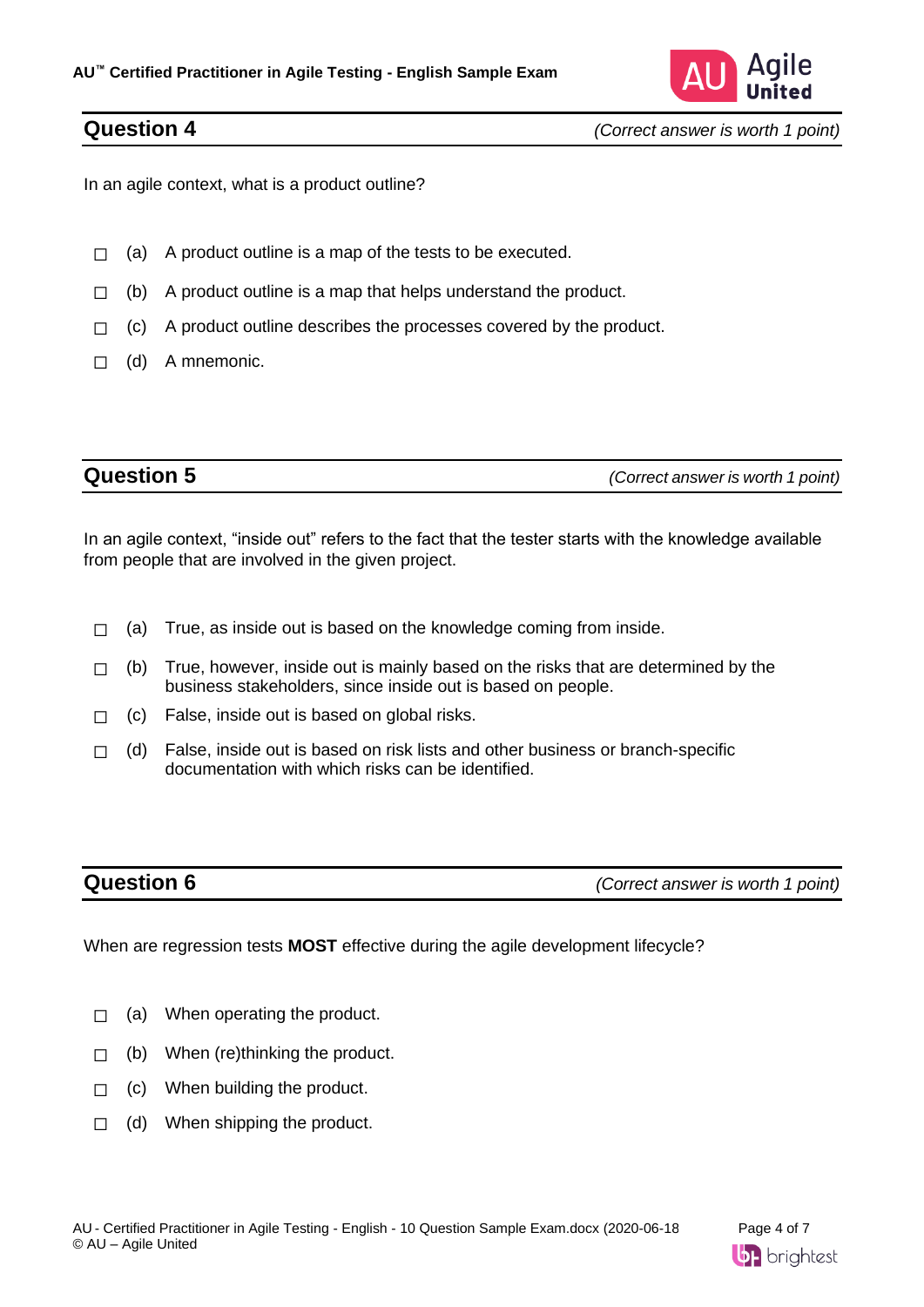

Which **ONE** of the following statements is the **CORRECT** definition of TDD?

- $\Box$  (a) An Agile software development process that encourages collaboration among developers, QA and non-technical or business participants in a software project.
- $\Box$  (b) A collaborative approach to defining requirements and business-oriented functional tests for software products based on capturing and illustrating requirements, using realistic examples instead of abstract statements.
- $\Box$  (c) A collaborative approach to defining acceptance criteria and automated tests for software products based on capturing and illustrating requirements, using realistic examples instead of abstract statements.
- $\Box$  (d) A style of programming in which three activities are tightly interwoven: coding, testing (in the form of writing unit tests) and design (in the form of refactoring).

**Question 8** *(Correct answer is worth 1 point)*

What does the acronym BRIEF stand for when it is used in a test charter?

- ☐ (a) Behavior, Results, Impediments, Expectation, Feelings.
- ☐ (b) Behavior, Relations, Imperfections, Explore, Function.
- ☐ (c) Build, Restore, Improve, Expect, Find.
- ☐ (d) Build, Relations, Impediments, Explore, Find.

**Question 9** *(Correct answer is worth 1 point)*

In an agile context, what information can the INVEST rules support the tester with?

- $\Box$  (a) Whether the user story has enough value.
- $\Box$  (b) Whether the user story is testable.
- $\Box$  (c) Whether the user story is small enough.
- $\Box$  (d) All of the above options  $(A, B & C)$ .

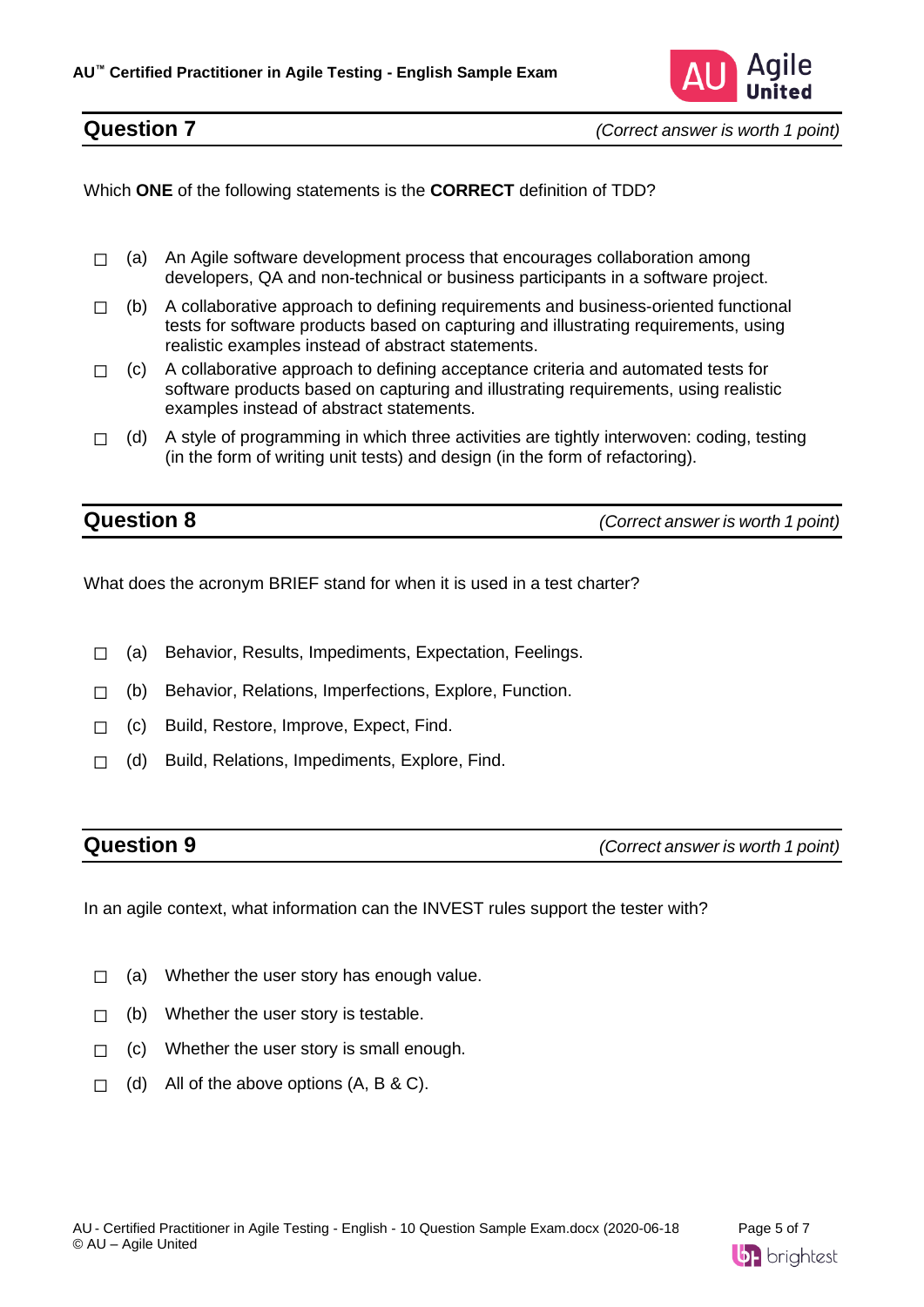

What would be the expected effect of a team member telling a funny story to the rest of the agile team?

- $\Box$  (a) It motivates the team and activates their memory.
- $\Box$  (b) It relaxes the team and makes the team members more creative.
- $\Box$  (c) It scares the team, making them more prone to making mistakes.
- $\Box$  (d) It triggers the team members' need to connect.